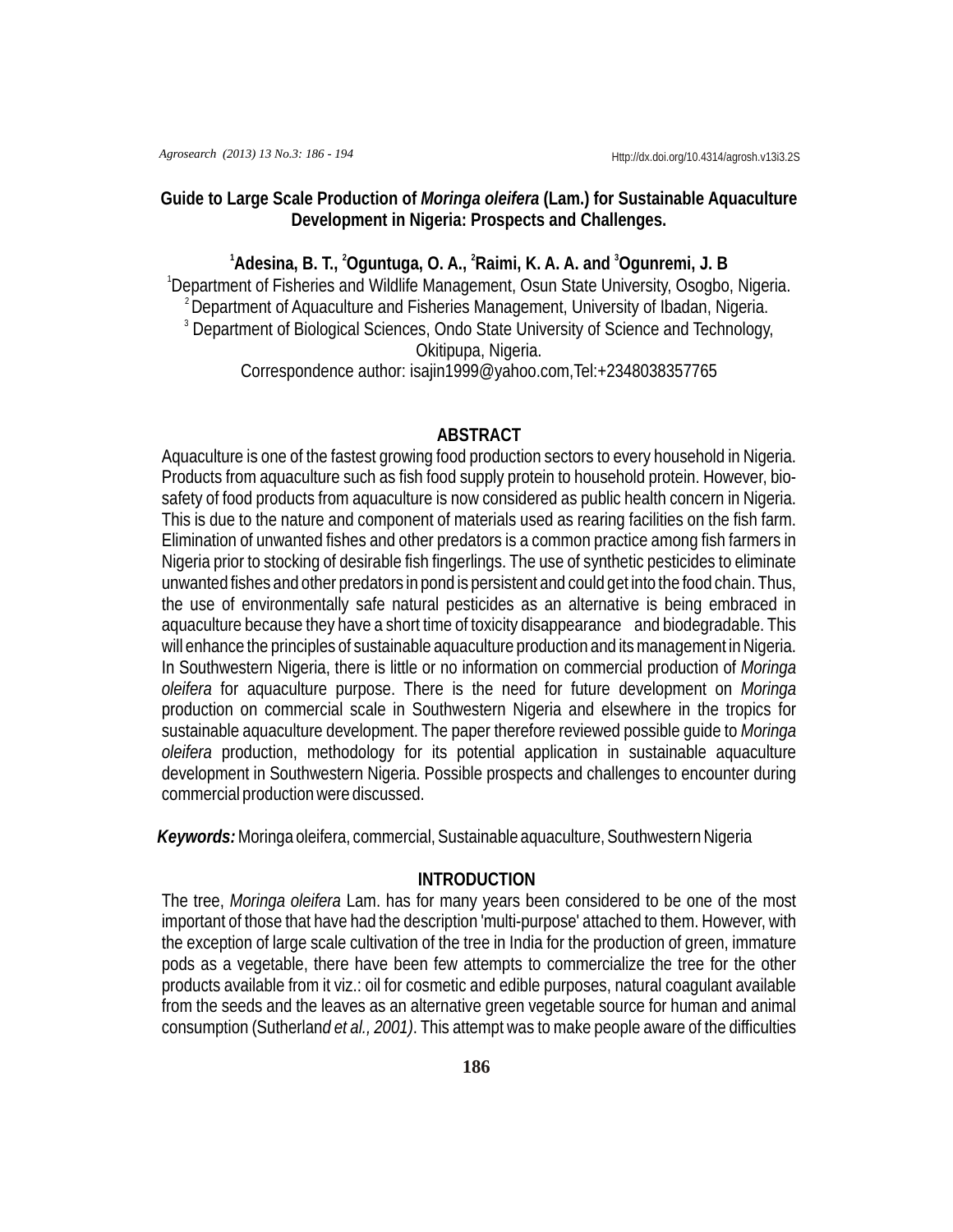#### *Agrosearch (2013) 13 No.3*

involved in exploiting new product developments and to point out those areas where the knowledge base is not strong (Sutherlan*d et al., 2001).* But today, new song was sung on *Moringa oleifera* production as a new product due to improvement in awareness, advocacy and promotion of *Moringa oleifera* in developing world as tree of sustainable future in agricultural development and household uses. Moringa oleifera is a highly nutritive multipurpose plant grown for fresh vegetable, livestock fodder and for dairy cows in Nicaragua, green manure, biogas, medicine, bio-pesticide, seed production and water treatment, oil and as potential organic piscicide in aquaculture pond management (Fuglie, 1999; Adesina, 2008; Adesina *et al*., 2008; Adesina and Omitoyin, 2011; Mendieta-Araica, 2011; Nouman *et al.,* 2012). All those attributes to Moringa oleifera are not yet explored on large scale in Nigeria; hence the present study is justifiable.

However, in Southwestern Nigeria, there is little or no information on commercial production of *Moringa oleifera* for aquaculture purpose. The paper therefore reviewed possible guide to *Moringa oleifera* production methodology for its potential application in sustainable aquaculture development in Southwestern Nigeria. Possible prospects and challenges to encounter during commercial production were discussed.

**Importance Of The Guide To** *Moringa Oleifera* **Growers For Future Sustainable Use In Aquaculture Development**

In as much as the awareness and advocacy for *Moringa oleifera* are on the increase, there is the need to inform the fish farmers on the need to be properly educated on the possible production of *Moringa oleifera* on a large scale for sustainable aquaculture development. They will be familiar with the production processes and acquire necessary skills on how to plant and process the plant for fish pond management and fish feed supplement. In aquaculture, fish farmers always encountered predatory problem during the stocking of new fish species. Most often, fish farmers result to the use of synthetic chemicals which are non-biodegradable for effective fish production. The bio-safety of products from aquaculture is paramount to consumers of aquatic foods from aquaculture source. Moringa *oleifera* is biodegradable, environmental friendly and cost-effective and could be used as supplemental protein source for fishmeal and aquaculture pond management tool to wipe predators in fish pond prior to stocking with new fish species. *Moringa oleifera* could also be of public health concern as a result of fish production that could be consumed at household level in Nigeria.

## **The Concept of the Guide to Aquaculturist (Fish farmers)**

This guide will give an insight to *Moringa oleifera* application in sustainable aquaculture production. It will also serve as future key concept to fish farmers on value addition of useful materials in aquaculture production.

## **Agronomic Aspect of** *Moringa oleifera* **Production**

*Moringa* can be propagated from seeds or from mature cuttings (brown wood). Purchase or collect your supply of seeds from reliable sources. A good seed should be viable, clean and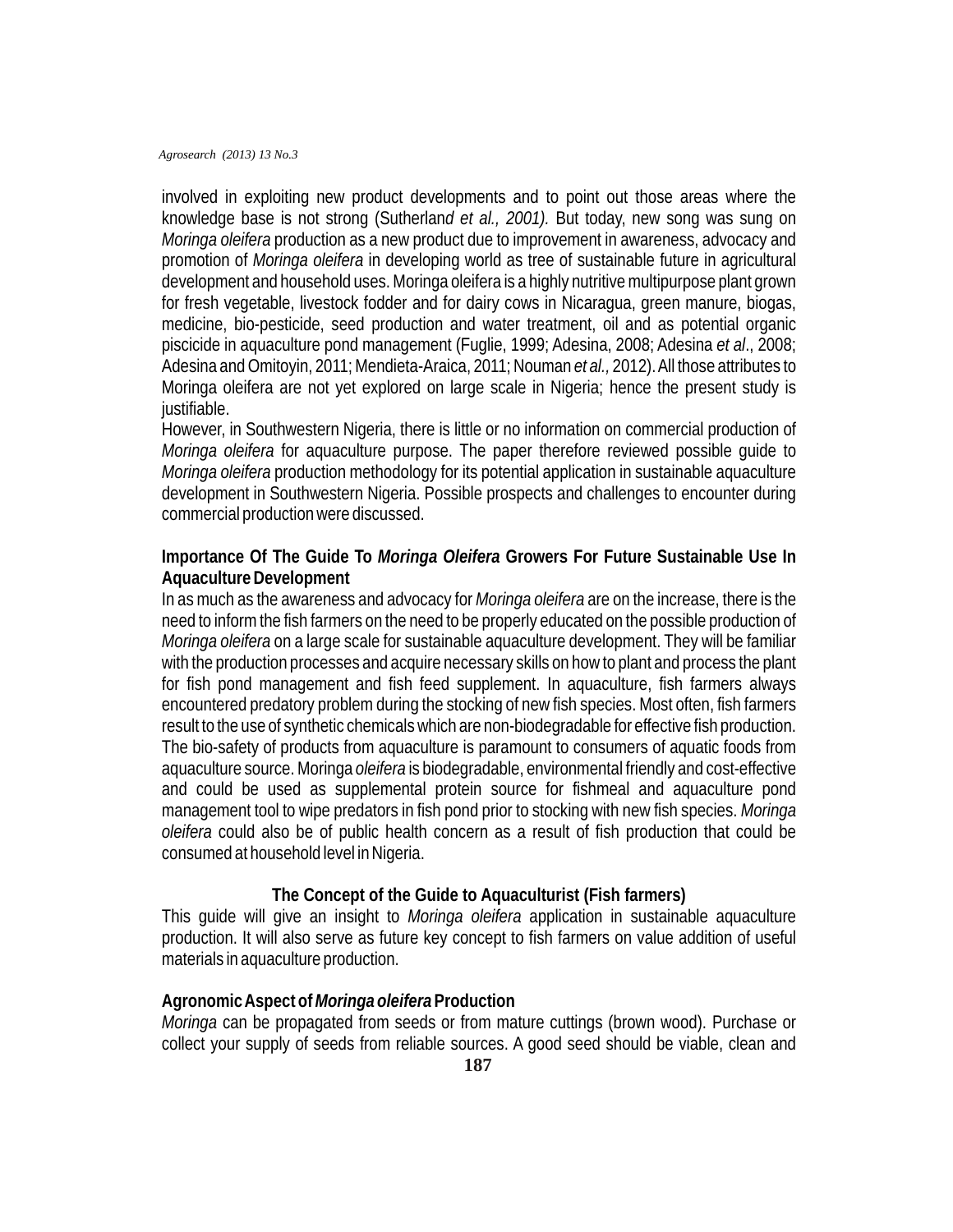disease free. Seeds should not be stored over long periods as they lose viability (germination capacity) after about one year. There are around 4000 *Moringa* seeds (with their shell) in a kilo. Seeds may be sown in containers, in seedbeds or directly in the field (Sauveuret and Broin, 2010; Wikipedia 2013).

When the germination rate is high, this is the case with Moringa oleifera. In Togo for instance, in small holders' farms, the germination rate is more than 85% only 12 days after seeding (Sauveuret and Broin, 2010). In Nigeria, there was 95% germination only 8days after planting, but when the temperature is high, germination takes place on the  $5<sup>th</sup>$  and 6<sup>th</sup> days (Personal observation during planting of the seed in polythene bags) dampness of the soil, 10-20 ml of water applied to each bag is recommended. At this stage, the young shoot or plant must be well protected from grasshoppers, locusts, termites and ruminants.

Watering must be done with extreme care to avoid collapse of the feeble plant due to pressure. Collapsed plants must be suitably supported. The young *Moringa* plants must be nursed for 4-6 weeks before transplanting, when they are about 30 cm high. Remove the polythene bag when transplanting ensuring that the roots of the plant are not damaged.

Hard woodcuttings of one meter long and at least 4 to 5 cm in diameter can also be used for propagation. When planted, one third of the stem must be buried in the soil. Plants produced with cuttings will not have a deep root system and will be more sensitive to wind and drought. Cuttings are also more sensitive to termite attacks.

### **Nutritional Role of** *Moringa* **Leaf as Potential Fish Feed in Aquaculture**

There are no studies so far which report utilisation of *Moringa* leaves or seed meal as fish feed ingredients. Preliminary results from a trial in the laboratory, where *Moringa* leaf meal was used in *Tilapia niloticus* feeds, indicate growth-reducing effects at high levels of inclusion of raw leaf meal. *Moringa* plant parts have the potential to be a supplier of macro and micronutrients in a fish feed derived from a mixture of plant products (Francis *et al*., 2003).The high cost and fluctuating quality as well as the uncertain availability of fish meal have led to the need to identify alternative protein sources for fish feed formulation (Richter *et al.,* 2003). Therefore, in order to attain more economically sustainable, environmentally friendly and viable production, research interest has been directed towards the evaluation and use of non-conventional sources of plant protein (Richter et al.,2003), where *Moringa oleifera* is also a promotable candidate in this regards.

A feeding trial was conducted in which the suitability of freeze-dried *Moringa* leaf meal (*M. oleifera*) as an alternative protein source for Nile tilapia (*Oreochromis niloticus* L.) was evaluated (Richter *et al* ., 2003) . Three experimental diets were formulated to contain *Moringa* Leaf Meal at levels of 10%, 20% and 30% of the total dietary protein which included only fish meal and wheat meal as protein sources (Richter *et al*., 2003). However, no feeding related mortality was observed during a 7-week feeding trial period. The diets with higher inclusion levels of *Moringa*  leaves significantly depressed growth performance of *O. niloticus.* These results suggest that *Moringa* leaf meal can be used to substitute up to 10% of dietary protein in Nile tilapia without significant reduction in growth (Richter *et al*., 2003).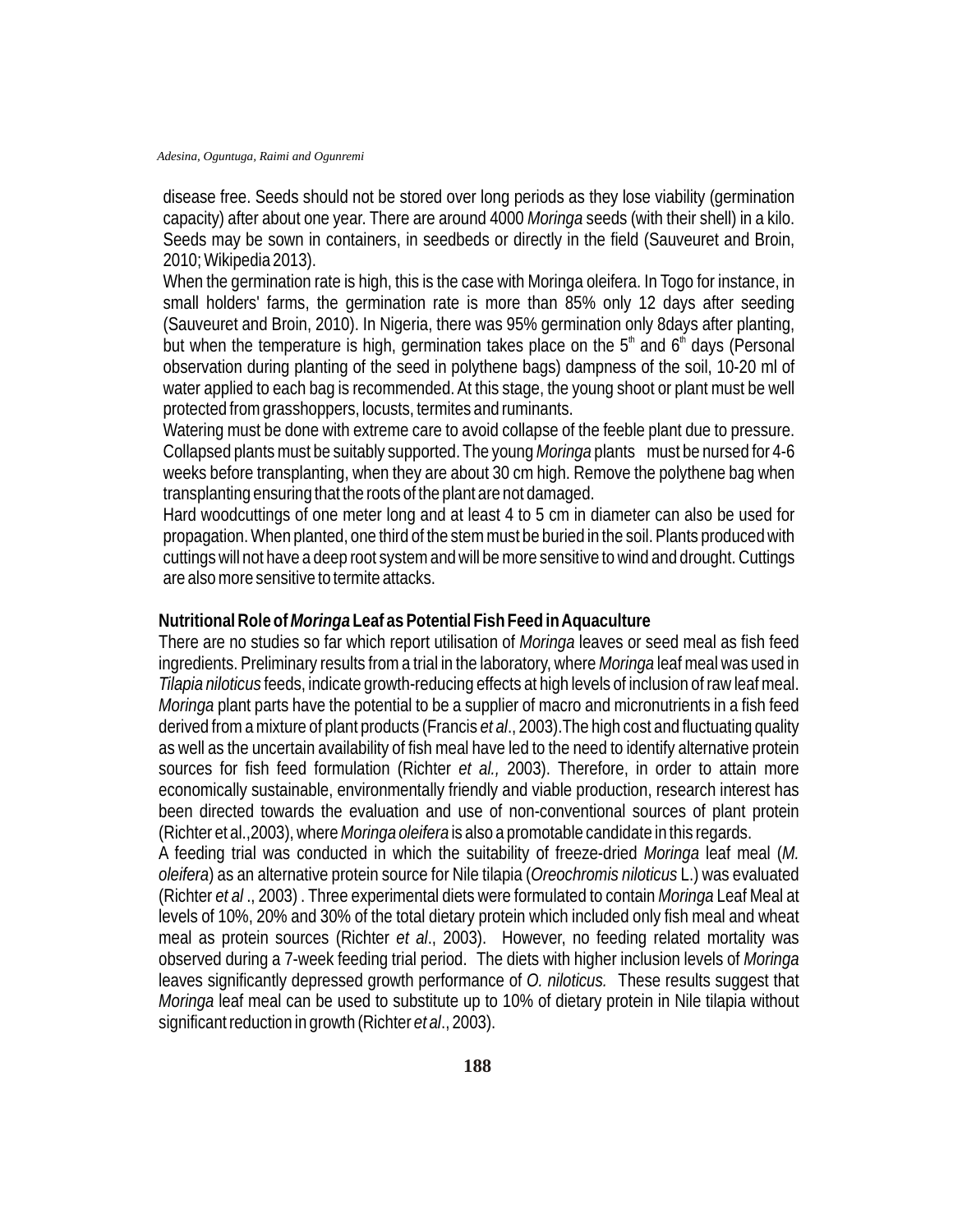Preliminary trial where *Moringa* leaf meal was used in *Tilapia niloticus* feeds indicates growthreducing effects at high level of inclusion of raw leaf meal (Francis et al 2003;Richter et al .,2003). However, *O. niloticus* feeding trial showed better performance when compared to *leuceania* in the diet of carp (Devaraj *et al*., 1986).

 **Potential of** *Moringa oleifera* **as Organic Piscicides in Aquaculture Pond Management** Piscicides are toxic substances used to kill potential predators or competitors in ponds prior to stocking and for elimination of infected fish populations (Bocek, 2004; Agbon *et al*., 2004). They are principally used in aquaculture as pond management tool in aquaculture. Among the synthetic piscicides are Ammonia, Calcium/Magnesium oxide, Trichlorfor (GESAMP, 1997; Bocek, 2004). The synthetic piscicides have been implicated to have caused bioaccumulation of fish organs and tissues, respectively (Fafioye, 2001).While the most commonly used nonsynthetic (biodegradable) piscicides are tea seed and mahua oil cake, which contained active ingredients such as sapogenin and glycoside and rotenone (Chiavyareesajja *et al*., 1997; Bocek, 2004, Agbon *et al*., 2004; Akinbulumo *et al*., 2004). However, sapogenin glucosides, rotenone and certain other biodegradable piscicides are toxic to animals including fish and humans. Although, these compounds are unlikely to present a significant risk under normal condition of use in aquaculture (FAO/NACA/WHO, 1999).

Rotenone from *Derris elliptica* root is the main piscicide used for controlling or eliminating pest fish internationally (Rowe, 2004). As a liquid formulation, its lethal concentration, mode of action and effectiveness under differing environmental circumstances has been well established and extensively documented (Lennon *et al*., 1970; Schnick, 1974, Davies and Shelton, 1983, Rowe, 2004, Agbon *et al*., 2004; Akinbulumo *et al*., 2004). It presents a hazard to workers; an inhalation may result in respiratory paralysis (GESAMP, 1997). The use of rotenone is strictly controlled by many countries such as USA, European Union, Canada and New Zealand (Rowe, 2004; Agbon *et al*., 2004). However, efforts are being intensified to search for other biodegradable piscicides in aquaculture which their effects may not cause bioaccumulation and biomagnification in organ and tissues of humans and the final consumer of aquatic food fish.

 Currently, there is scanty information in literature as regards the use of fresh root-bark extracts of *Moringa oleifera* as an organic piscicide in aquaculture pond management in the developing world (Adesina & Omitoyin, 2011). *Moringa oleifera* is a tree belonging to the family Moringaceae, usually growing outside the forest areas of south-western Nigeria (Adesina *et al.* 2008). The tree is under-utilized and contains several toxic compounds, such as phenol, tannins, saponins, glucosinolates, oxalic acid, lectins, moringine and moringinine (alkaloids), pterygospermin, spirochin and benzyisothiocyanate (Berger *et al*. 1984; Grabow *et al*. 1985; Makkar & Becker 1997; Fuglie 2001; Fahey 2005; Wise 2006). *Moringa oleifera* is suggested as an alternative to synthetic piscicides because it is commonly available, is less expensive for fish farmers and has a lower toxicity against non-target species. Its piscicidal potential is embedded in the root-bark which contains the alkaloids that act on the nervous system of fish and other terrestrial animals (Fuglie 2001; Adesina 2008).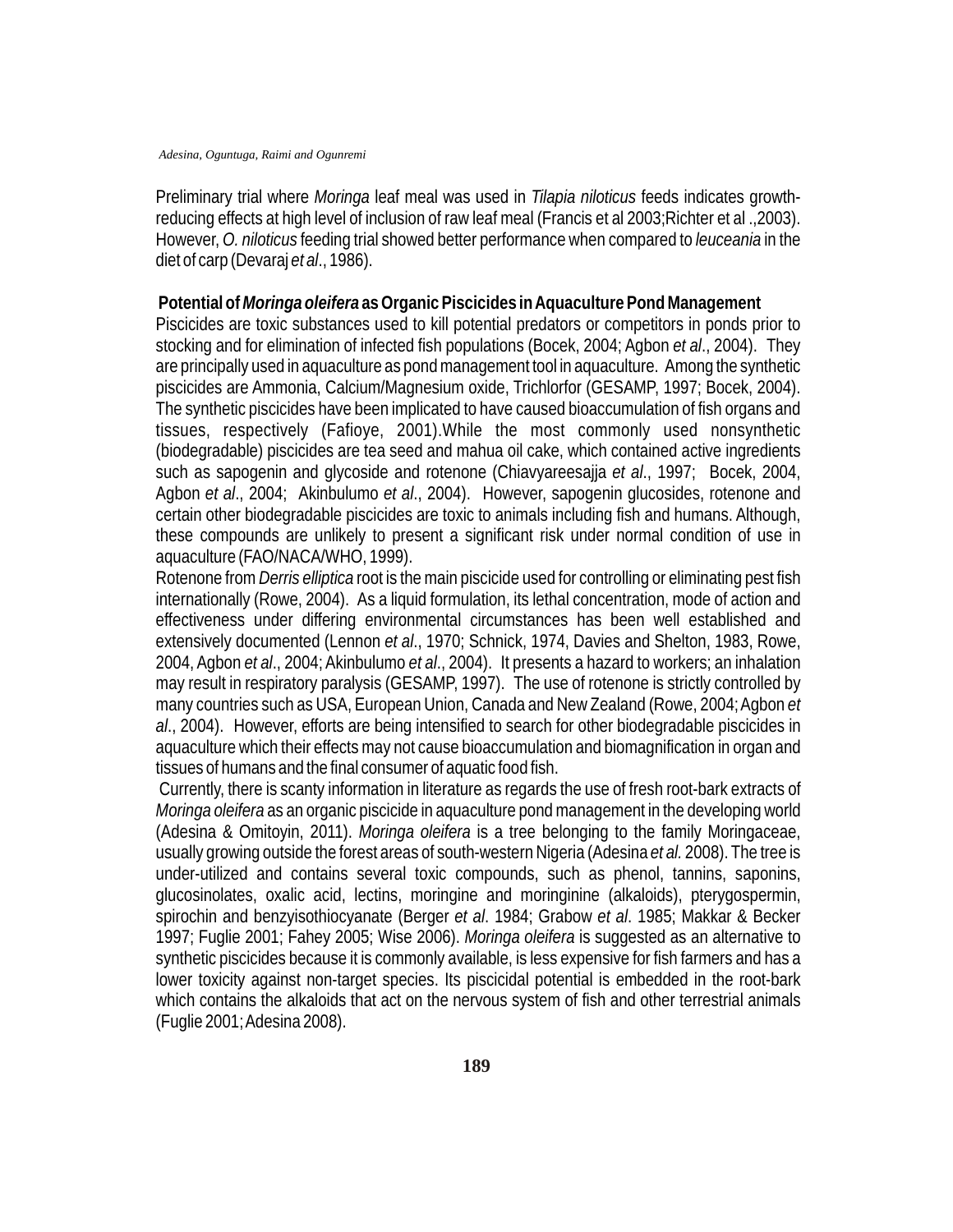# **Prospects of Commercial Production of** *Moringa oleifera* **for Sustainable Aquaculture Production**

*Moringa oleifera* could be another novel product to aquaculture development in Nigeria. Possibility of production of fish feed from *Moringa* products such as the leaves could be a new wave in aquaculture fish feed production. *Moringa* leaves are rich in protein, vitamins, minerals and essential amino supplement required for fish growth. The use of *Moringa oleifera* products in fish feed manufacturing company could be advantageous to the communities where *Moringa* will be planted. It could serve as source of income and employment opportunities for the youth in such communities

**Production of Organic Baits and Piscicide by Moringa Manufacturing Company for Aquaculture Uses**

Organic Baits and Piscicicide manufacturing companies could be additional asset to the communities where *Moringa* is planted on a large scale. As this would add value to the community development on the provision of access roads and power supply; these serve as a drive to economic growth and development in communities where the companies is sited.

## **Oil production for Aquaculture uses**

The oil from *Moringa* could be used as additional fish feed ingredient for sustainable aquaculture, the oil could also serve as anti stressor in transportation of fish.

This could be possible once *Moringa oleifera* is commercialized for aquaculture development. The products from root-bark and seeds could be incorporated as disinfectant material in fishpond; ashes from the leaves could be used as liming material in fish pond. This is to mention just a few of the future prospects of *Moringa* in sustainable aquaculture in Nigeria.

**Challenges of** *Moringa oleifera* **Production on large scale for Sustainable Aquaculture Production**

Although, the markets for the alternative products are very different, there is one constraint to development that is common to them all and that is that they are all considered to be 'new' products. As such, the development of any new product brings with it a host of interlinked constraints. These include: Finance, Research and Development, Market awareness and Regulatory approval.

## *Finance*

This is perhaps one of the most significant constraints. The development of a new product on any scale can require a significant financial investment. Unless this development is being undertaken by an existing company/organisation, it is not an easy matter to obtain funding for a starting up company to produce a product that has, initially, no guarantee of a market.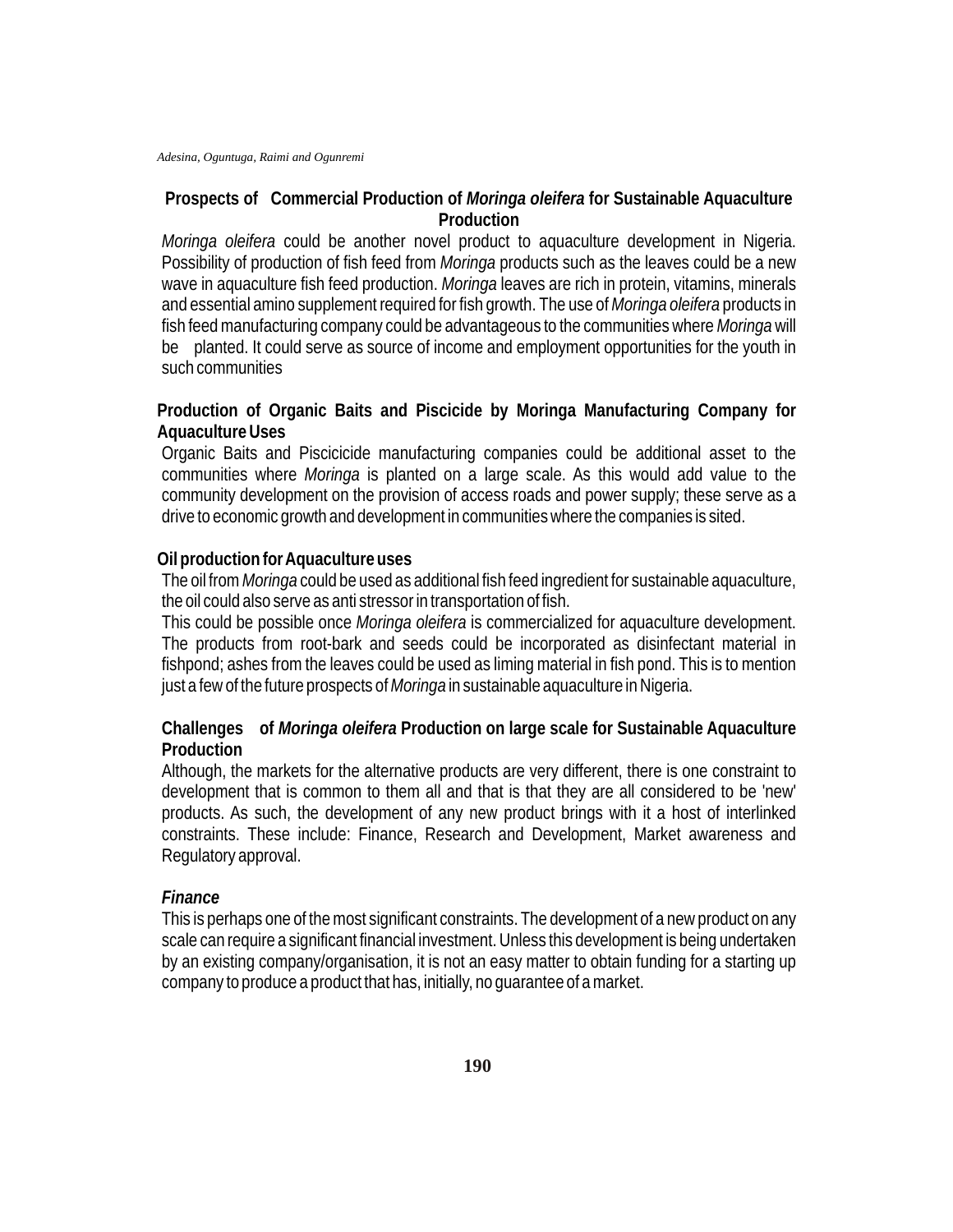## *Research and development*

This is a very broad yet significant constraint. Although, in the case of *Moringa*, there is much published information on the 'applications' of the alternative products much of this may be considered as being solely of a 'scientific' nature. This is a good starting point as there would be no reason to develop a product that showed no potential application, however, there is little research published on what may be considered more practical issues. For example, there is a lot of information on how to propagate *Moringa* but very little on how the tree should be managed. If left untouched, *Moringa* can grow to in excess of 10m in height, this clearly is unsatisfactory when it comes to harvesting of the pods (Sutherlan*d et al.2001)*.

Processing of the raw material to obtain a final product of the quality and at a price that can be marketed is not as straightforward as it sounds and can require many years of development. In the case of *Moringa oil,* there is a lot of information published on the physical and chemical properties of the oil but very little if any on how the oil can be obtained. The majority of laboratory based studies use solvent extraction in order to be able to isolate the oil for analysis, however, in the real world solvent extraction is not necessarily the most cost effective method of production. Physical oil expression is a much more economical method but what pressure is the most effective? What temperature and moisture conditions provide maximum yield? Is the seed pressed whole with the shell or without? This is the information that is not yet reported and again requires practical trials to enable a solution to be found. This does not mean that the most effective and optimised process/cultivation practice, for example, has to be found prior to producing and selling a product, what it means is that, this element has to be addressed (Sutherlan*d et al.2001)*.

## *Market awareness*

The introduction of a new product within existing markets is never an easy job and requires an extensive knowledge of the market to which the product is being brought. Given that all the potential products for Moringa would be placed in already highly competitive markets, this is perhaps one of the most significant constraints to commercial development.

## *Regulatory approval*

 In general, it is not possible today to produce a new product on a commercial scale, bottle it, stick a label on it and offer it for sale to the general public. Almost all countries have regulatory authorities in place to ensure the quality and safety of products that are being offered for sale. Although there are many other constraints to commercialization that could be addressed, those that have been provided are considered to be the most relevant.

# **REFERENCES**

Adesina, B. T. (2008). ''Toxicity of *Moringa oleifera* (Lam.) Extracts to Oreochromis niloticus fingerlings and Juveniles" Unpublished. *PhD Thesis University of Ibadan*, Nigeria. 272pp.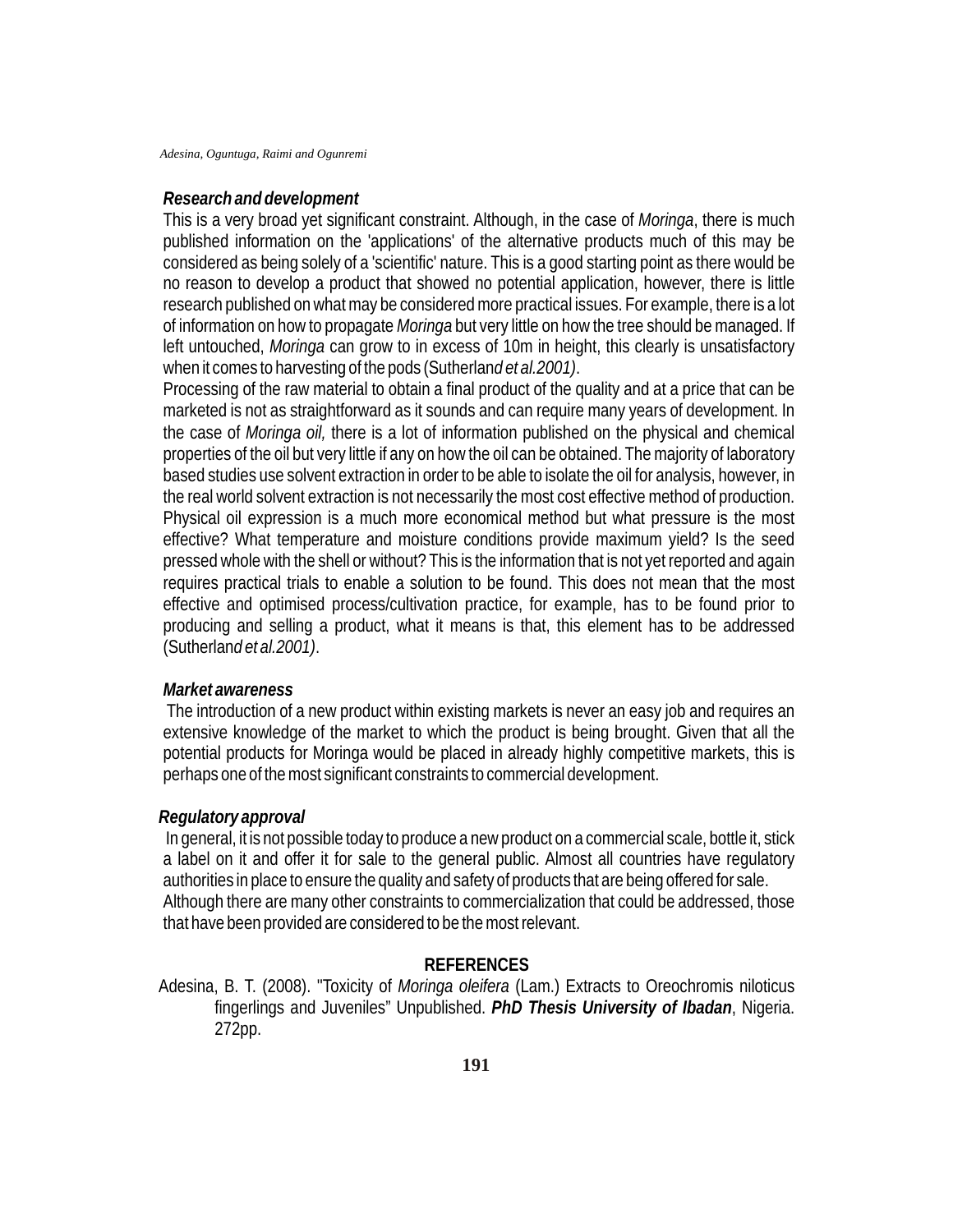- Adesina, B. T and Omitoyin, B. O (2011). ''Potential of *Moringa oleifera* (Lam.) fresh root-bark extract as an organic piscicide in aquaculture pond management''. *Egyptian Journal of Biology.* 13: 8-13**.**
- Adesina, B. T; Omitoyin, B. O; Agbeja, B. O; Adebisi, L. A. and Adeyemo, A. A. (2008). '' Effectiveness of *Moringa oleifera* Lam. Seeds as Natural Coagulant in Public Water Treatment. *Obeche Journal* 26 (1): 68-77.
- Adesina, B. T.and Omitoyin, B. O. (2011). ''Potential of *Moringa oleifera* (Lam.) fresh root-bark extract as organic piscicide in aquaculture pond management'' *Egyptian Journal of Biology* **.**13:8-12.
- Agbon, A. O., Ofojekwu, C. and Ezenwaka, I. (2004). '' Acute Toxicity of Water Extract of *Tephrosia vogelii* Hook to Species Relevant in Aquaculture Ponds: Rotifers, Cyclops, Mosquito Larvae and Fish''. *Journal of Applied Ichthyology***.** 20: 521-525.
- Akinbulumo, M. O., Fagbenro, O. A. and Fasakin, E. A. (2004). '' *Acute toxicity of ethanolic extract of Derris elliptica root to Oreochromis niloticus fingerlings*''. In: *proceedings of International Symposium on Tilapia Aquaculture, Manilla, phillippines* 12 16 September. Accesed online http: //ag.arizona, edu/ azaque/ista/istab/istabweb/web/health. http on 10 /24/ 2006. P 223 228.
- Berger, M. R., Habs, M., Jahn, S. A. A, and Schmahl, D. (1984). '' Toxicological assessment of seeds from *Moringa oleifera* and *Moringa stenopetale* two highly efficient primary coagulants for domestic water treatment of tropical raw waters''. *East African Medical Journal.* **61: 712 716.**
- Bocek, A. (2004). "*Eliminating Unwanted Fish''. In: Water Harvesting and Aquaculture for Rural Development*. Auburn University Publication, Alabama, USA. P1-11
- Chiayvereesajja, S., Rittibhonbhun, N., Hongpromyart, M. and Wiriyachitra, P. (1997). "Toxicity of the Thia Piscicidal plant, Maesa ramentacea to freshwater fishes in ponds''. *Aquaculture* 158(3/4): 229-234.
- Davies, W. D and Shelton, W. L (1983) "*Sampling with toxicants''.* page 199-213. In: (Nielson, L. A. and Johnson, D.L. editors). Fisheries Techniques. *American Fisheries Society,*  Bethesda, Maryland.
- Devaraj, K.V., Keshavappa, G.Y., and Manissery, J.K. (1986)'' Growth of grass carp (*Tenopharyngodon idella*) fed on two terrestrial fodder plants''. *Aquaculture and Fisheries Management* 17(2): 123-128.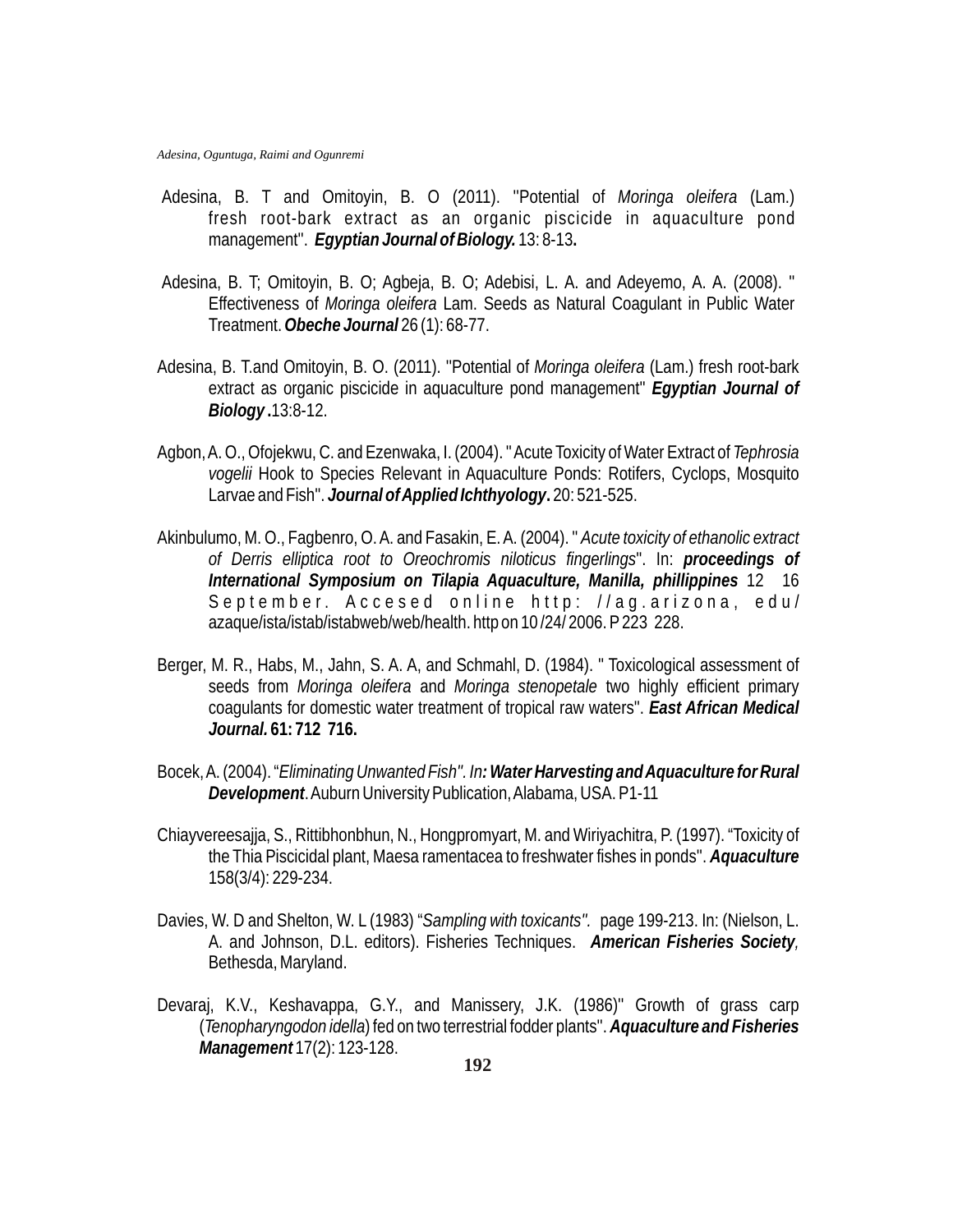- Fafioye, O. O. (2001). "Lethal and Sublethal Effects of Extracts of *Parkia biglobosa* and *Raphia vinifera* on some freshwater Fauna''. *Ph.D. Thesis University of Ibadan*, Nigeria. 216pp.
- Fahey, J.W. (2005). "*Moringa oleifera*: A Review of the Medical evidence for its nutritional, Therapeutic and Prophylactic Properties.'' Part 1 *Trees for life Journal.* 1:5
- FAO/NACA/WHO (1999). "Food safety issues associated with products from Aquaculture''. Report of a joint FAO/NACA/WHO study group. *WHO Technical Report Series.* No. 883**,**  WHO, Geneva**,** 55pp.
- Francis, G., Makkar, H. P. S. and Becker, K. (2003). "*Products from little researched plants as aquaculture feed ingredients*''. Accessed online: http://www.mamma.com on February, 14, 2004**.**
- *Fuglie, L. J (1999). "The miracle tree: The multiple attributes of Moringa", CTA, ACP and World Church Service Publication, Dakar Senegal.*
- *Fuglie, L. J* (2001). "*The miracle tree: The multiple attribution of Moringa*". CTA-ACP-EU and Church World Service publication.  $2^{nd}$  edition.
- GESAMP (1997). IMO/FAO/UNESCO/WMO/WHO/IAEA/UIV/UNEP. Joint Group of experts on the Scientific Aspects of marine pollution). "Towards safe and effective use of chemicals in coastal aquaculture."*GESAMP Reports Studies* 65:42pp.
- Grabow, W. O. K.; Slabert, J. L.; Morgan, W. S. G. and Jahn, S. A. A. (1985). "Toxicity and mutagenicity evaluation of water coagulated with *Moringa oleifera* seed preparations using fish, protozoan, bacterial, coliphage, enzyme and Ames Salmonella assays''. *Water South Africa 11(1): 9 14.*
- Lennon, R. E. Hunn, J. B., Schnick, R. A. and Burress, R. M. (1970).'' Reclamation of ponds, Lakes, and streams with toxicant: a review''. *FAO Technical Paper* 100.
- *Makkar, H. P. S* and Becker K. (1997). "Nutrients and antiquality factors in different morphological parts of the *Moringa oleifera* tree''. *Journal of Agricultural Cambridge* 128:311-322**.**
- *Mendieta-Araica, B. (2011). "Moringa oleifera as an alternative fodder for dairy cows in Nicaragua''* Unpublished*. PhD Thesis, Swedish University of Agriculture Uppsala 118pp.*
- *Nouman, W., Siddiqui, M. T and Bastra, S. M. A (2012)''Moringa oleifera leaf extract: An innovative priming tool for rangeland grasses. Turkish Journal of Agriculture and Forestry 36:65- 75.*